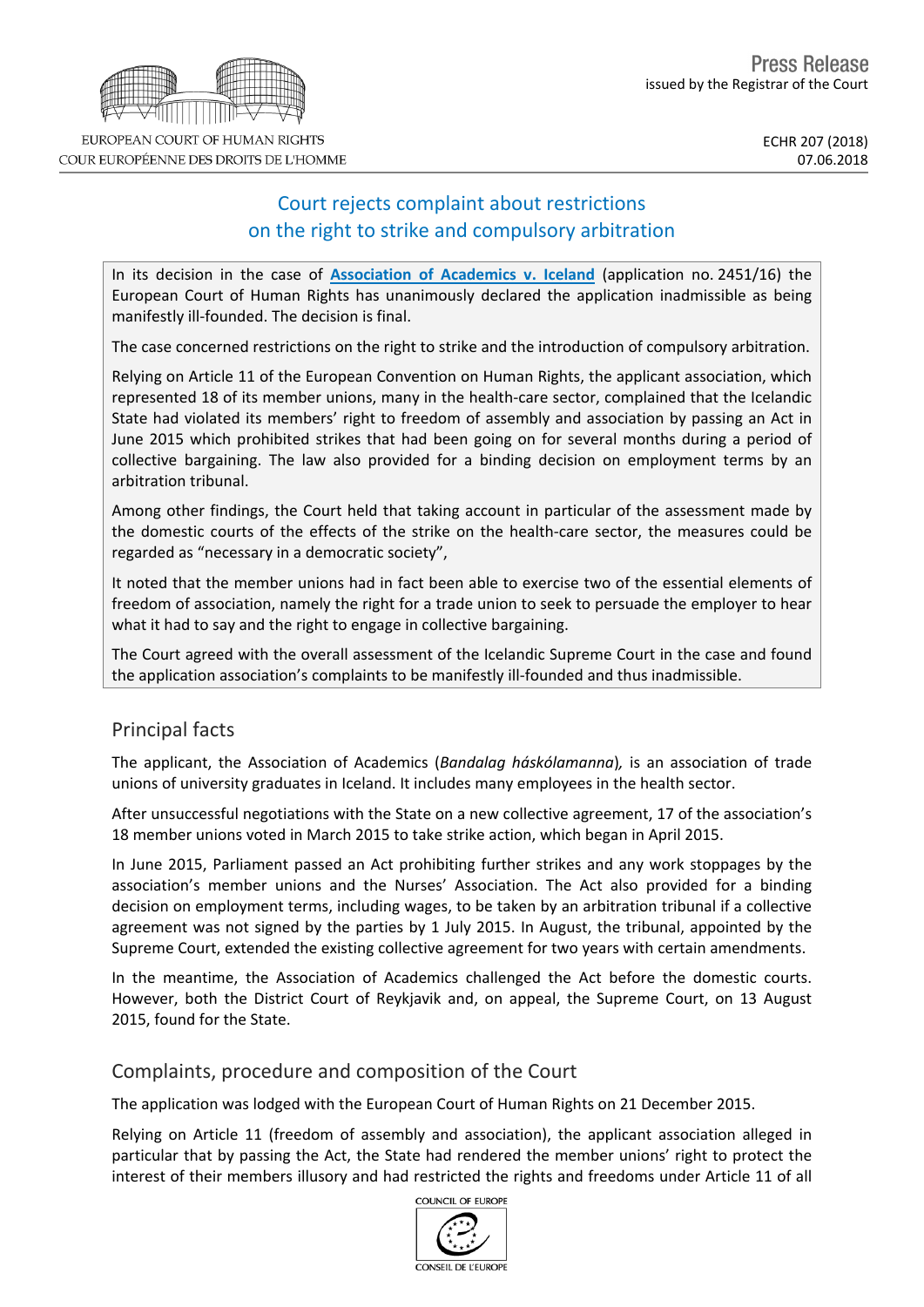the member unions in an unjustified and disproportionate manner. Alternatively, it complained that the Government had restricted the rights and freedoms under Article 11 of the member unions that were not, at the time, engaged in collective action. Lastly, it submitted that the Icelandic Supreme Court had not examined the case in accordance with the Court's case-law.

The decision was given by a Chamber of seven judges, composed as follows:

Paul **Lemmens** (Belgium), *President*, Robert **Spano** (Iceland), Ledi **Bianku** (Albania), Nebojša **Vučinić** (Montenegro), Valeriu **Griţco** (the Republic of Moldova), Jon Fridrik **Kjølbro** (Denmark), Stéphanie **Mourou-Vikström** (Monaco),

and also Stanley **Naismith**, *Section Registrar.*

### Decision of the Court

#### Article 11

The Court reiterated that any interference with the right to freedom of association had to be "necessary in a democratic society". However, it saw no reason to question the domestic courts´ finding regarding the necessity of the impugned measures.

In its assessment, based on evidence, the Supreme Court found that the restrictions had been necessary as there had been a serious threat to public safety and the rights of others, namely the right to health care. Furthermore, it took into account the fact that the applicant association's union members had been able to take strike action for between 11 and 67 days before they were restricted and that the Act did not restrict the member unions´ rights immediately. It found that the parties had exhausted all attempts to conclude the dispute with a collective agreement at the time the Act was passed.

The Court saw no reason to disagree with the domestic assessment and noted that the member unions had in fact been able to exercise two of the essential elements of freedom of association, namely the right for a trade union to seek to persuade the employer to hear what it had to say and the right to engage in collective bargaining. Even if the outcome of the strikes had not been the desired one, this did not mean that their rights under Article 11 were illusory.

The Court agreed with the Supreme Court´s finding that the disputed Act did not go further than necessary. The Court found that, in the circumstances of the case, the national courts, namely the Supreme Court, had weighed the interests at stake by applying the principles laid down in the Court's case-law, had acted within its discretion ("margin of appreciation") and had struck a fair balance between the measures imposed and the legitimate aim pursued. The Court therefore concluded that the application was manifestly ill-founded and unanimously declared it inadmissible.

*The decision is available only in English.*

This press release is a document produced by the Registry. It does not bind the Court. Decisions, judgments and further information about the Court can be found on [www.echr.coe.int](http://www.echr.coe.int/). To receive the Court's press releases, please subscribe here: [www.echr.coe.int/RSS/en](http://www.echr.coe.int/RSS/en) or follow us on Twitter [@ECHRpress.](https://twitter.com/ECHR_Press)

**Press contacts** [echrpress@echr.coe.int](mailto:Echrpress@echr.coe.int) | tel: +33 3 90 21 42 08